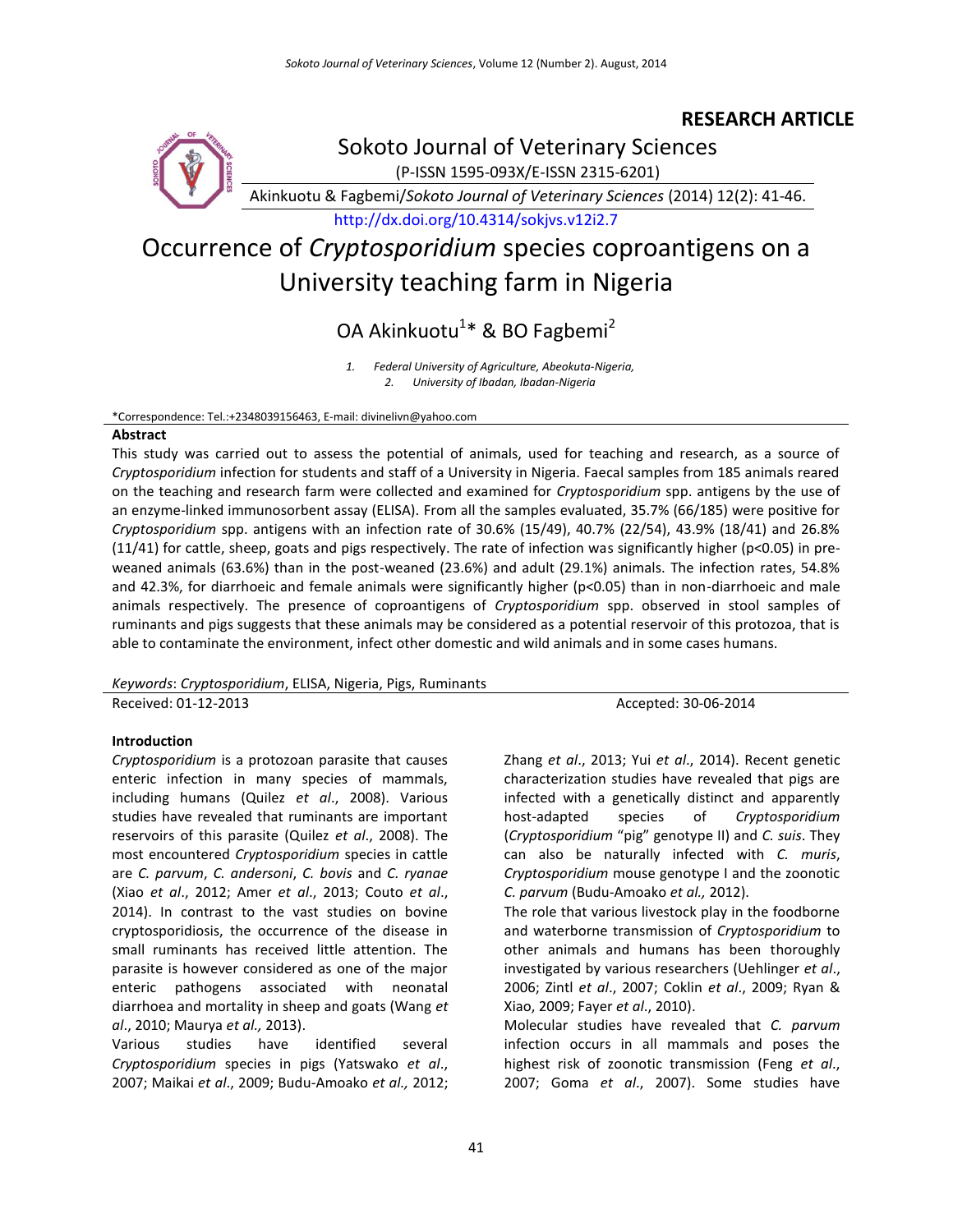however revealed that sheep are more frequently infected by other apparently host-adapted *Cryptosporidium* genotypes, mostly *C. bovis* and the *Cryptosporidium* Cervine genotype, which questions the public health risk of sheep-derived isolates (Elwin & Chalmers, 2008; Mueller-Doblies *et al*., 2008). Other *Cryptosporidium* species that affect sheep and goats are *C. parvum*, *C. hominis*, *C. xiaoi*, *C. andersoni*, *C. fayeri* and *Cryptosporidium* pig genotype II (Diaz *et al*., 2010; Wang *et al*., 2010, Fiuza *et al*., 2011).

The diagnosis of cryptosporidiosis is usually achieved by conventional microscopic examination of acid-fast stained faecal smears. The need for rapid and costeffective diagnosis has led to the development of immunoassay techniques like immunofluorescence assay (IFA) and enzyme-linked immunosorbent assay (ELISA). These methods are relatively easy to perform and interpret (Ayinmode & Fagbemi, 2011; Cho *et al*., 2012; Giadinis *et al*., 2012). However, neither microscopy nor ELISA can differentiate *Cryptosporidium* species and genotypes. *Cryptosporidium* species can only be identified by Polymerase Chain Reaction (PCR)-based techniques (Monis and Thompson, 2003; Ayinmode and Fagbemi, 2011; Giardinis *et al.,* 2012).

In academic institutions, such as veterinary and animal-based colleges, where students and staff are in frequent contact with ruminants and pigs, the risk of humans contracting cryptosporidiosis may be high. A similar study carried out at the Atlantic Veterinary College bovine teaching herd, University of Prince Edward Islands, Canada detected no *Cryptosporidium* species in cows used for teaching and research (Uehlinger *et al*., 2006).

In this present study, we determined the occurrence of *Cryptosporidium* spp. coproantigens in cattle, sheep, goats and pigs used for academic purposes at a teaching and research farm of a Nigerian University with respect to the potential health concern for students and staff in regular contact with these animals.

# **Materials and methods**

# *Herd and husbandry*

Diarrhoeic and non-diarrhoeic cattle (n=49), sheep (n=54), goats (n=41) and pigs (n=41) of different ages were randomly sampled from herd sizes of 89, 95, 92 and 84 respectively. Each animal species sampled were divided into pre-weaned (up to 3months), post-weaned (>3months to 1year) and adults (>1 year) age categories. These animals are used for teaching and research purposes for undergraduate and postgraduate students and staff of the veterinary and animal science-based colleges at the Federal University of Agriculture, Abeokuta (FUNAAB), Ogun State, Nigeria. These animals were born and raised on the farm or acquired from different ruminant and pig markets in and around the state.

Teaching procedures performed on these animals include restraints, blood and faecal collection, rectal palpation, semen collection, clinical examination, various surgical procedures and treatment of disease conditions.

The different species of animals are housed in separate areas on the farm. The ruminants are managed semi-intensively while the pigs are reared intensively. Different breeds and age groups of cattle are housed together in large pens, similar to the housing provided for sheep and goats. The pens are cleaned twice a day.

#### *Sampling*

The study was carried out between July, 2012 and February, 2013. Stool samples were collected directly from the rectum of each animal. For animals in which rectal sampling was not possible, such as neonates, freshly voided faeces were collected by the use of wooden tongue depressors which were used to scoop up the superficial layer of faeces without contacting the floor. The faeces were then dropped into individual universal sample bottles and labeled appropriately. The stool samples were conducted to the laboratory in cold packs, where they were catalogued, processed and analyzed. The stool samples were stored under a temperature of 4<sup>°</sup>C until they were processed.

# *Detection of Cryptosporidium* spp. *antigens by ELISA*

The detection of *Cryptosporidium* spp. coproantigens in the samples was done using a commercially available ELISA kit for faecal samples (RIDASCREEN® *Cryptosporidium*; R-Biopharm AG, Germany). The procedure was carried out according to manufacturer's instructions.

The optical densities (OD) of the samples were read at 450nm using an ELISA reader (BIOTEX; Model: ELx800, Biotex Instruments, USA). Samples were analyzed using the manufacturer's cut-off calculations in the instruction manual. The cut-off was calculated as shown below:

Cut-off = Extinction of the negative control +  $0.15$ Samples were considered positive if their extinction is more than 10% above the calculated cut off but considered negative if their extinction was more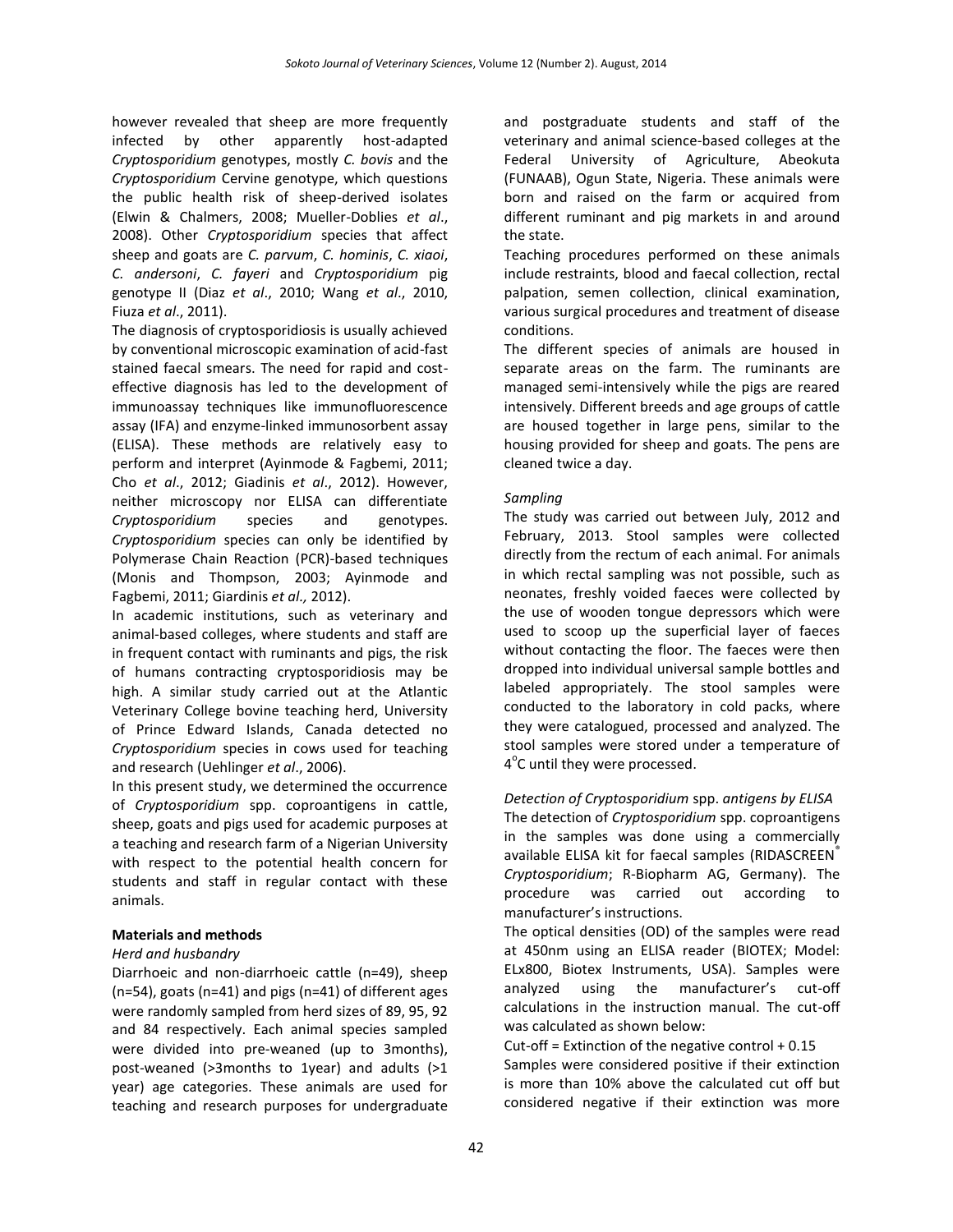than 10% below the calculated cut-off. Samples were however considered as equivocal and repeated if their extinction was within the range 10% above to 10% below the cut-off.

#### *Statistical analysis*

Data was collated and analyzed with Statistical Package for Social Sciences (SPSS) on Windows 7. Chi-square test was used to compare the differences in occurrence of *Cryptosporidium* spp. coproantigens between the categories, sexes and stool consistencies of all animals at 5% level of significance.

#### **Results**

*Cryptosporidium* spp. antigens were detected in all species of animals examined. A total of 35.7% (66/185) of the animals were positive for *Cryptosporidium* spp. antigens. The rates of infection were 30.6%, 40.7%, 43.7% and 26.8% for cattle, sheep, goats and pigs respectively (Table 1).

Antigens of *Cryptosporidium* spp. were detected in all categories of the animal species sampled with the exception of post-weaned piglets in which no parasite was detected. The highest rates of infection of *Cryptosporidium* spp. were observed in the preweaned category of all animal species. A significant difference (p<0.05) was observed in the infection rate observed between pre-weaned animals, 63.6% (24/44) and other age groups (Table 1).

The occurrence of *Cryptosporidium* spp. antigens was significantly higher (p<0.05) in diarrhoeic, 54.8% (40/73) and (22/81) respectively (Table 1), female animals, 42.3% (44/104) than in non-diarrhoeic, 23.2% (26/112) and male animals, 27.2%.

**Table 1:** Occurrence of *Cryptosporidium* spp. coproantigens in a university farm

| Animal<br><b>Species</b> | Infected/Sampled | Occurrence<br>(%) | Categories |         |         | Gender  |          | <b>Stool Consistency</b> |                |
|--------------------------|------------------|-------------------|------------|---------|---------|---------|----------|--------------------------|----------------|
|                          |                  |                   | Pre-       | Post-   | Adults  | Male    | Female   | Diarrhoei                | Non-diarrhoeic |
|                          |                  |                   | weaned     | weaned  |         |         |          | c                        |                |
| Cattle                   | 15/49            | 30.6              | 50.0%      | 16.7%   | 31.0%   | 15.0%   | 41.4%    | 39.1%                    | 23.1% (6/26)   |
|                          |                  |                   | (4/8)      | (2/12)  | (9/29)  | (3/20)  | (12/29)  | (9/23)                   |                |
| Sheep                    | 22/54            | 40.7              | 69.2%      | 42.9%   | 25.9%   | 30.4%   | 48.4%    | 55.0%                    | 32.4% (11/34)  |
|                          |                  |                   | (9/13)     | (6/14)  | (7/27)  | (7/23)  | (15/31)  | (11/20)                  |                |
| Goat                     | 18/41            | 43.7              | 75.0%      | 33.3%   | 28.6%   | 33.3%   | 52.2%    | 85.7%                    | 22.2% (6/27)   |
|                          |                  |                   | (9/12)     | (5/15)  | (4/14)  | (6/18)  | (12/23)  | (12/14)                  |                |
| Pig                      | 11/41            | 26.8              | 54.5%      | 0.0%    | 31.2%   | 30.0%   | 23.8%    | 50.0%                    | 12.0% (3/25)   |
|                          |                  |                   | (6/11)     | (0/14)  | (5/16)  | (6/20)  | (5/21)   | (8/16)                   |                |
| Total                    | 66/185           | 35.7              | 63.6%      | 23.6%   | 29.1%   | 27.2%   | 42.3%    | 54.8%                    | 23.2% (26/172) |
|                          |                  |                   | (28/44)    | (13/55) | (25/86) | (22/81) | (44/104) | (40/73)                  |                |

#### **Discussion**

This study is similar to a previous study conducted by Uehlinger *et al*. (2006) at the Atlantic Veterinary College teaching herd, University of Prince Edward Islands, Canada which investigated the occurrence of *Giardia duodenalis* and *Cryptosporidium* species. To our knowledge, this is the first study to report the occurrence of *C. parvum* in ruminants and pigs used for teaching and research in Nigeria.

The conditions on the University farm will facilitate close, regular and repeated contact of humans with animals, thereby potentially putting students and staff at risk of contracting various zoonotic diseases such as *Cryptosporidium*, therefore supporting the observations of Robertson *et al*. (2010) and Ayinmode *et al*. (2012).

The detection of *C. parvum* coproantigens in ruminants and pigs on the farm contrasts the reports of Uehlinger *et al*. (2006) who reported no *Cryptosporidium* infection in adult cattle in a Veterinary college teaching herd. The detection of the parasite in this study therefore indicates that the animals used for teaching and research in Nigeria may serve as sources of infection of *Cryptosporidium* to animal handlers. The high infection rate recorded in the pre-weaned category of animals supports the reports of Xiao (2010), Budu-Amoako *et al*. (2012), Zhang *et al*. (2013) and Yui *et al*. (2014) and this may imply that neonates of these animals are highly susceptible to *Cryptosporidium* infection, majorly due to their underdeveloped immune system and/or the husbandry practice on the farm in which animals, irrespective of the age, are grazed together thereby facilitating the infection of the neonates (Ayinmode & Fagbemi, 2010; Fiuza *et al*., 2011; Bhat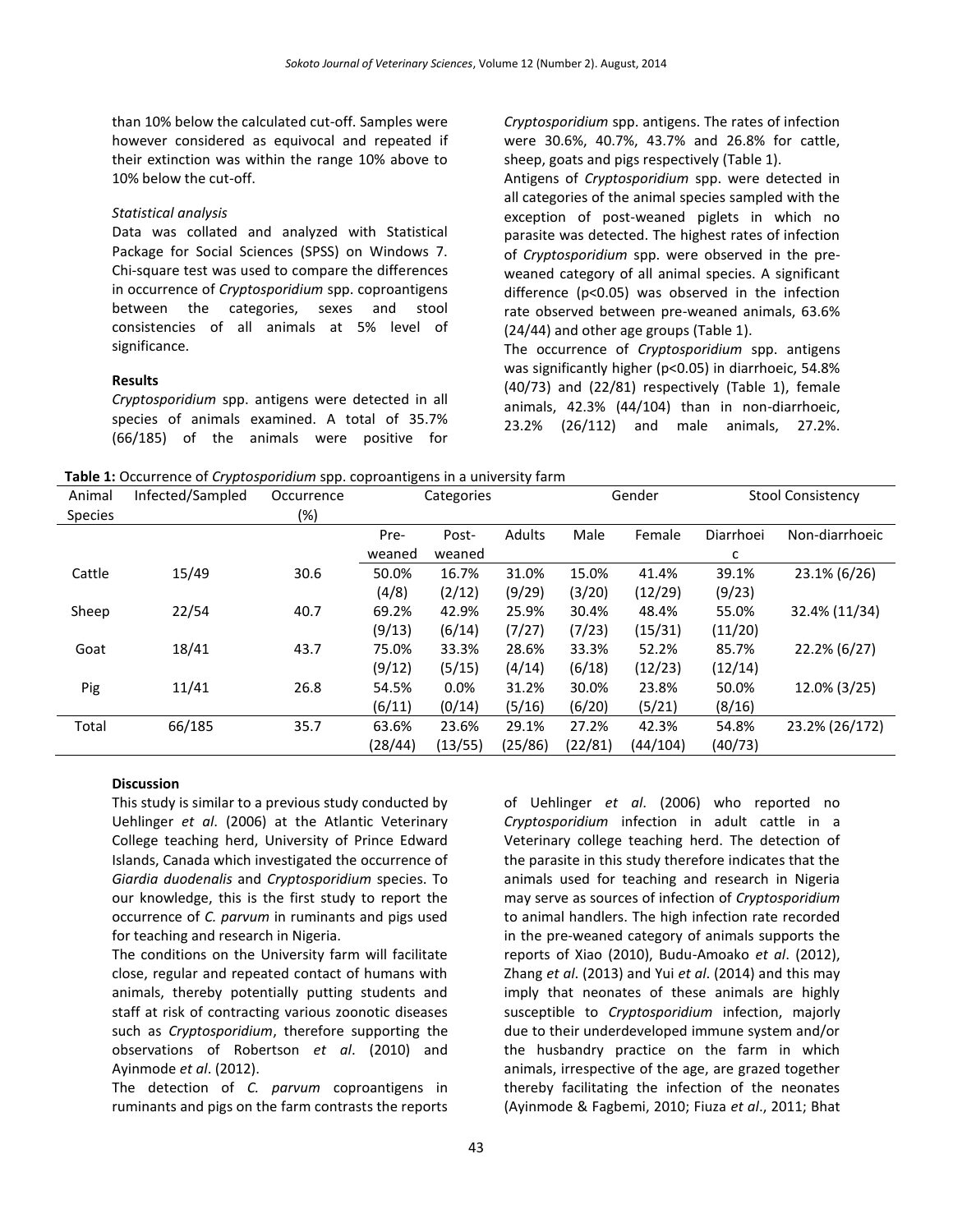*et al*., 2013). Numerous studies have revealed that *Cryptosporidium* can be detected in both symptomatic and apparently healthy animals (Maddox-Hyttel *et al*., 2006; Maikai *et al*., 2009; Ayinmode & Fagbemi, 2010).The high detection rate in animals with diarrhoea observed in this study corroborates several reports (Maddox-Hyttel *et al*., 2006; Maikai *et al*., 2009) which have attributed it to the pathogenesis of the parasite and concurrent infection with other enteric pathogens such as *Salmonella*, *Escherichia coli*, *Eimeria*, Rotavirus and *Giardia* (Ayinmode & Fagbemi, 2010). This observation may also indicate that diarrhoeic animals on the University farm may contribute to the spread of high numbers of *Cryptosporidium* oocysts in the University environment and also serve as a source of infection of water used on the farm (Harith *et al.,* 2012; Maurya *et al*., 2013).

The ELISA employed in this study was indeed rapid, easy to perform and interpret, there was, however, the possibility of false-positive detections resulting

# **References**

- Alves M, Xiao L, Antunes F & Matos O (2006). Distribution of *Cryptosporidium* subtypes in humans and domestic and wild ruminants in Portugal. *Parasitology Research,* **99**(3): 287–292.
- Amer S, Zidan S, Feng Y, Adamu H, Li N & Xiao L (2013). Identity and public health potential of *Cryptosporidium* spp. in Water Buffalo calves in Egypt. *Veterinary Parasitology*, **191**(1-2): 123-127.
- Ayinmode AB & Fagbemi BO (2010). Prevalence of *Cryptosporidium* infection in cattle from southern Nigeria. *Veterinarski Archiv*, **80**(6): 723-731.
- Ayinmode AB & Fagbemi BO (2011). Cross reactivity of some *Cryptosporidium* species with *Cryptosporidium parvum* in a commercial ELISA kit. *Nigerian Veterinary Journal*, **32**(1): 1-4.
- Ayinmode AB, Fagbemi BO & Xiao L (2012). Molecular characterization of *Cryptosporidium* in children in Oyo State, Nigeria: implications for infection sources. *Parasitology Research,* **110**(1):479–481.
- Bhat SA, Juyal PD, Singh NK & Singla LD (2013). Coprological investigation on neonatal bovine cryptosporidiosis in Ludhiana, Punjab. *Journal of Parasitic Diseases*, **37**(1):114-117.

from the ability of the ELISA to detect products of disintegrated organisms or antigens from extracellular life cycle stage or cross react with other Ampicomplexan parasites (Ayimode & Fagbemi, 2010, 2011; Cho *et al*., 2012). The ELISA is however a less sensitive method in detecting the species of *Cryptosporidium* infecting the animals in the study. This is associated with the cross reactivity with other *Cryptosporidium* species identified by PCR-based molecular techniques as reported by Ayinmode & Fagbemi (2011).

Previous reports revealed that not all *C. parvum* isolates are infective to humans as some of these isolates have been found to be host-adapted (Alves *et al*., 2006; Xiao *et al*., 2006; Couto *et al.,* 2014), which reiterates the need to know the species of *Cryptosporidium* affecting the herd and their zoonotic potential therefore necessitating the use of molecular techniques in the detection, genotyping and characterization of the *Cryptosporidium* species found in these animals (Amer *et al*., 2013).

- Budu-Amoako E, Greenwood BJ, Dixon BR, Barkema HW, Hurnik D, Estey C & McClure JT (2012). Occurrence of *Giardia* and *Cryptosporidium* in pigs on Prince Edward Island, Canada. *Veterinary Parasitology,* **184**(1): 18–24.
- Cho YI, Sun D, Cooper V, Dewell G, Schwartz K & Yoon KJ (2012). Evaluation of a commercial rapid test kit for detecting bovine enteric pathogens in feces. *Journal of Veterinary Diagnostic Investigations,* **24**(3): 559-562.
- Coklin T, Uehlinger FD, Farber JM, Barkema HW, O'Handley RM & Dixon BR (2009). Prevalence and molecular characterization of *Cryptosporidium* spp. in dairy calves from 11 farms in Prince Edward Island, Canada. *Veterinary Parasitology*, **160**(3-4)**:** 323–326.
- Couto MCM, Lima MF & Bomfim TCB (2014). New *Cryptosporidium parvum* subtypes of IIa subfamily in dairy calves from Brazil. *Acta Tropica*., **130**: R117-R122.
- Diaz P, Quilez J, Robinson G, Chalmers RM, Diez-Banos P & Morrondo P (2010). Identification of *Cryptosporidium xiaoi* in diarrhoeic goat kids (*Capra hircus*) in Spain. *Veterinary Parasitology,* **172**(1-2): 132-134.
- Elwin K & Chalmers RM (2008). Contemporary identification of previously reported novel *Cryptosporidium* isolates reveal *Cryptosporidium bovis* and the cervine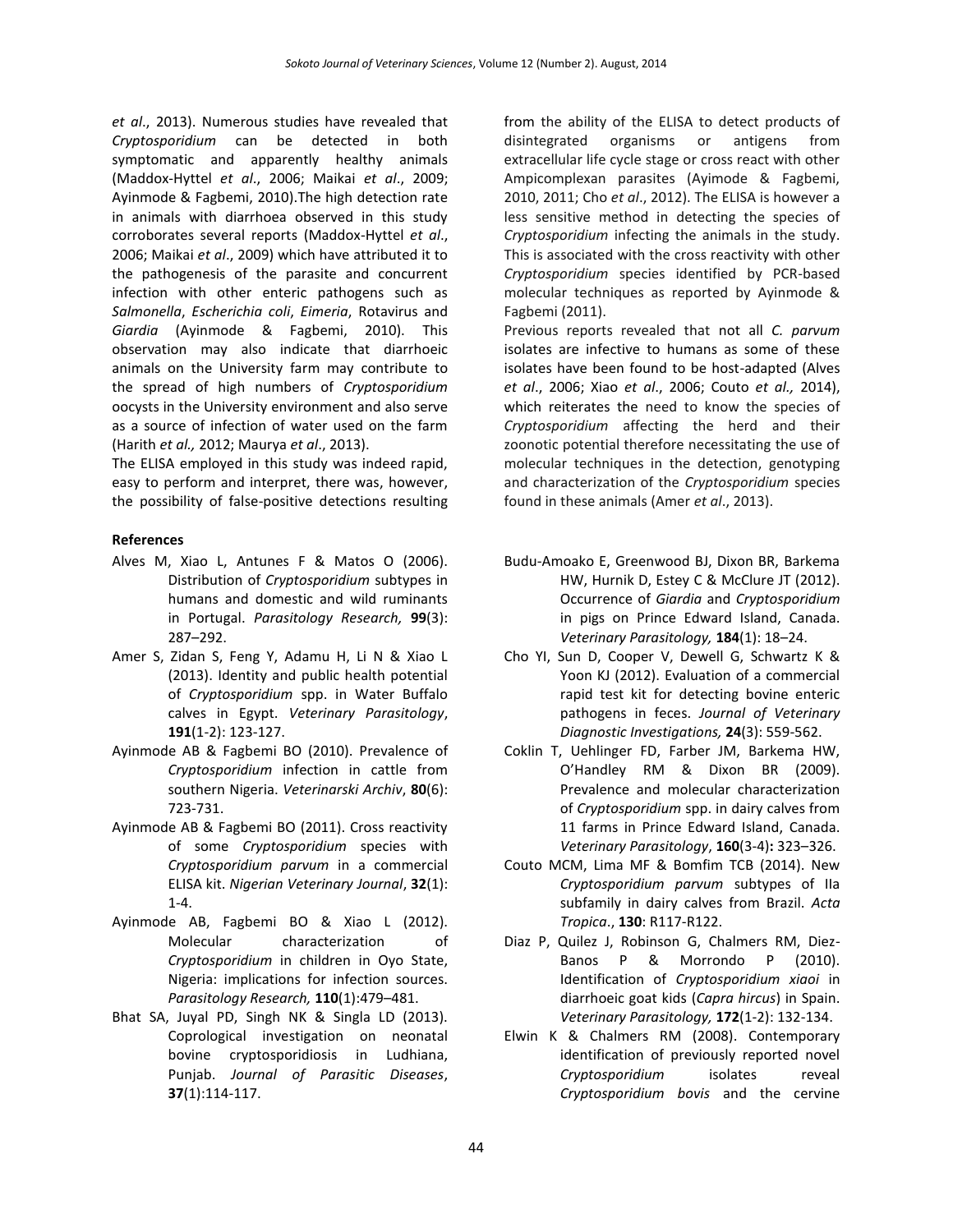genotype in sheep (*Ovis aries*). *Parasitology Research*, **102**(5):1103–1105.

- Fayer R, Santin M & Dargatz D (2010). Species of *Cryptosporidium* detected in weaned cattle on cow-calf operations in the United States. *Veterinary Parasitology*, **170**(3-4)**:** 187–192.
- Feng Y, Ortega Y, He G, Das P, Xu M, Zhang X , Fayer R, Gatei W, Cama V & Xiao L (2007). Wide geographic distribution of *Cryptosporidium* bovis and the deer-like genotype in bovines. *Veterinary Parasitology*, **144**(1-2): 1–9.
- Fiuza V, Cosendey R, Frazao-Teixeira E, Santin M, Fayer R & Rodrigues de Oliveira F (2011). Molecular characterization of *Cryptosporidium* in Brazillian Sheep. *Veterinary Parasitology*, **175**(3-4): 360-362.
- Giadinis ND, Symeoudakis S, Papadopoulos E, Lafi SQ & Karatzias H (2012). Comparison of two techniques for diagnosis of cryptosporidiosis in diarrhoeic goat kids and lambs in Cyprus. *Tropical Animal Health and Production,* **44**(7):1561-1565.
- Goma FY, Geurden T, Siwila J, Phiri IGK, Gabriel S, Claerebout E & Vercruysse J (2007). The prevalence and molecular characterisation of Cryptospori*dium* spp. in small ruminants in Zambia. *Small Ruminant Research*, **72**(1): 77–80.
- Harith SA, Ihsan MA & Souhaila HM (2012). Occurrence of *Cryptosporidium* spp among People Live in North of Baghdad. *European Journal of Scientific Research*, **78**(4): 539- 545.
- Maddox-Hyttel C, Langkjaer RB, Enemark HL & Vigre H (2006).*Cryptosporidium* and *Giardia* in different age groups of Danish cattle and pigs—occurrence and management associated risk factors. *Veterinary Parasitology*, **141**(1-2): 48–59.
- Maikai BV, Umoh JU, Kwaga JKP, Maikai VA & Egege SC (2009). Prevalence and risk factors associated with faecal shedding of *Cryptosporidium* oocysts in piglets, Kaduna, Nigeria. *Journal of Parasitology and Vector Biology*, **1**(1)**:** 1–4.
- Maurya PS, Rakesh RL, Pradeep B, Kumar S, Kundu K, Garg R Garg R, Ram H, Kumar A & Banerjee PS (2013). Prevalence and risk factors associated with *Cryptosporidium* spp. infection in young domestic livestock in India. *Tropical Animal Health and Production,* **45**(4):941-946.
- Monis PT & Thompson RC (2003): *Cryptosporidium*  and *Giardia*- zoonoses: fact or fiction? *Infectious and Genetic Evolution,* **3**(4): 233– 244.
- Mueller-Doblies D, Giles M, Elwin K, Smith RP, Clifton-Hadley FA & Chalmers RM (2008). Distribution of Cryptosporidium species in sheep in the UK. Veterinary Parasitology, 154(3-4): 214-219.
- Quılez J, Torres E, Chalmers RM, Hadfield SJ, Cacho E & Sa´nchez-Acedo C (2008). *Cryptosporidium* Genotypes and Subtypes in Lambs and Goat Kids in Spain. *Applied and Environmental Microbiology,* **74**(19): 6026– 6031
- Robertson LJ, Gjerde BK & Hansen EF (2010). The zoonotic potential of *Giardia* and *Cryptosporidium* in Norwegian sheep: A longitudinal investigation of 6 flocks of lambs. *Veterinary Parasitology*, **171**(1-2): 140–145.
- Ryan UM & Xiao L (2009). Molecular epidemiology and typing of non-human isolates of *Cryptosporidium*. In*: Giardia and Cryptosporidium: From Molecules to Disease (Ortega-Pierres MG, Caccio SM, Fayer R, Mank TG, Smith HV & Thompson RCA, editors)*. CABI, Oxfordshire, UK, Pp 65– 80.
- Uehlinger FD, Barkema HW, Dixon BR, Coklin T & O'Handley RM (2006). *Giardia duodenalis* and *Cryptosporidium* spp. in a veterinary college bovine teaching herd. *Veterinary Parasitology,* **142**(3-4)**:** 231–237.
- Wang Y, Feng Y, Cui B, Jian F, Ning C, Wang R, Zhang L & Xiao L (2010). Cervine genotype is the major *Cryptosporidium* genotype in Sheep in China. *Parasitology Research,* **106**(2): 341-347.
- Xiao L (2010). Molecular epidemiology of cryptosporidiosis: an update. *Experimental Parasitology,* **124** (1), 80–89.
- Xiao L, Zhou L, Santin M, Yang W & Fayer R (2006). Distribution of *Cryptosporidium parvum* subtypes in calves in eastern United States. *Parasitology Research*, **100**(4)**:** 701–706.
- Xiao L, Ryan, UM, Fayer, R, Bowman, DD & Zhang, L (2012). *Cryptosporidium tyzzeri* and *Cryptosporidium pestis*: which name is valid? *Experimental Parasitology,* **130**(3)**:** 308–309.
- Yatswako S, Faleke OO, Gulumbe ML & Daneji AI (2007). *Cryptosporidium* oocysts and